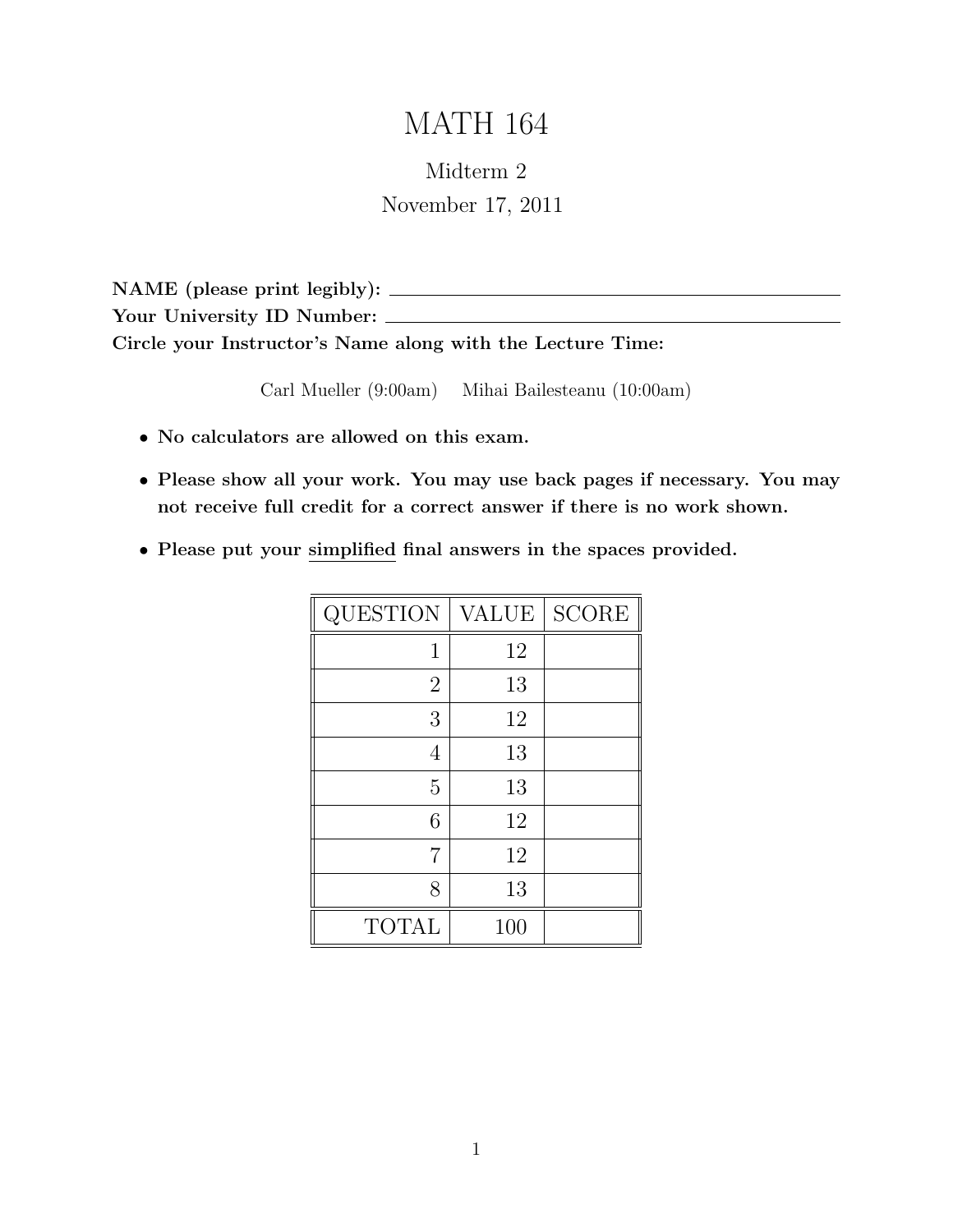- 1. (12 points) Consider the function  $f(x,y) = x^2 y^3 + 3y + 1$  for  $(x, y) \in \mathbb{R}^2$ .
- (a) Find the critical points of  $\boldsymbol{f}.$
- (b) Find the local maxima, minima, and saddle points of  $f.$
- (c) Are any of these points global maxima or minima?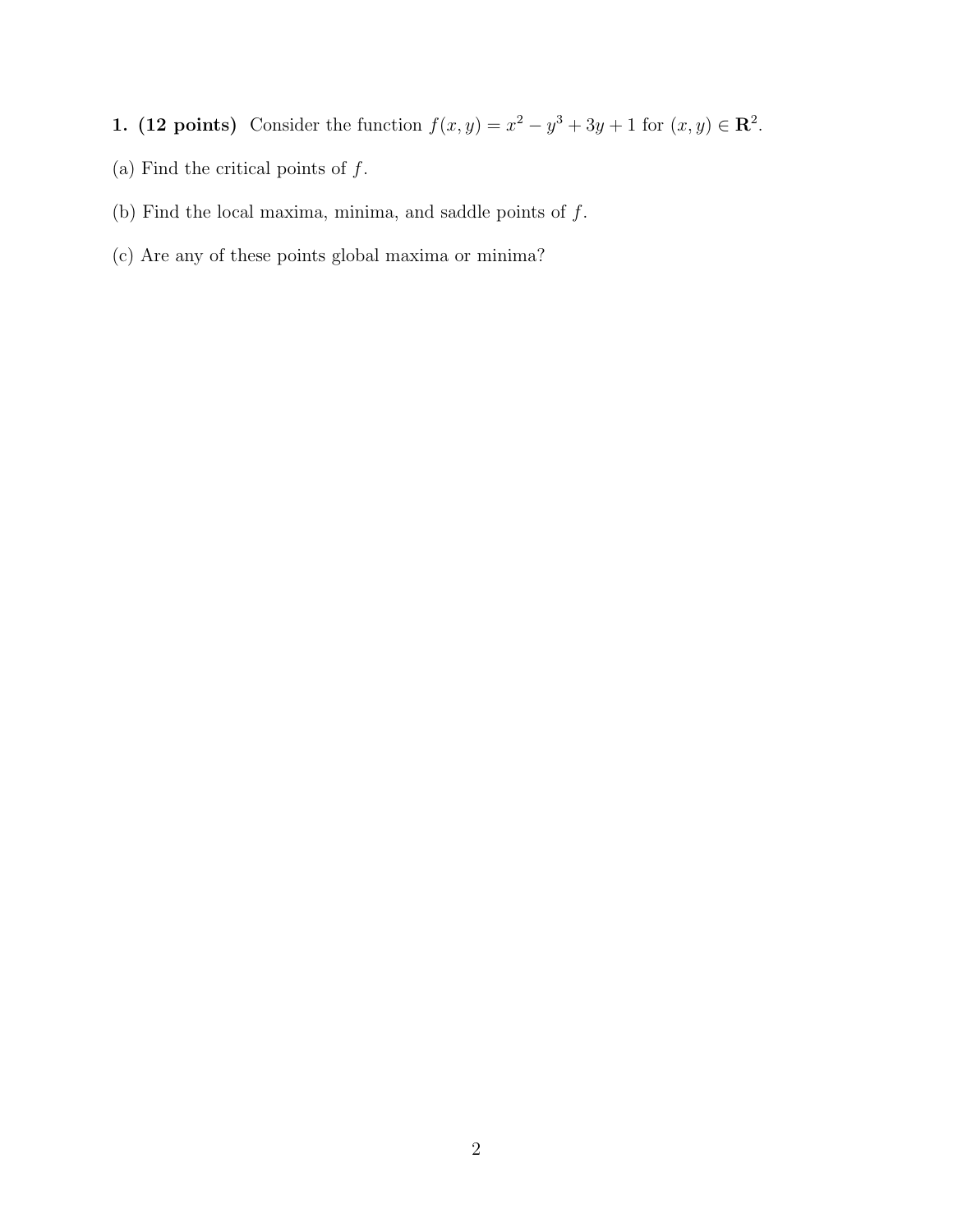2. (13 points) Find the extreme values of  $f(x,y) = x^2 + xy + y^2 + x - y + 1$  subject to the constraint  $g(x, y) = x^2 + y^2 = 1$ . Go through the following steps:

- (a) Use the Lagrange multiplier method to get two equations involving x, y and  $\lambda$  (the Lagrange multiplier).
- (b) Starting from these two equations, show that  $\lambda = \frac{3}{2}$  $\frac{3}{2}$  or  $y = \frac{1}{1-z}$  $\frac{1}{1-2\lambda}$  and provide an argument to show  $\lambda \neq \frac{1}{2}$  $\frac{1}{2}$ .
- (c) Find the four extreme points and evaluate  $f$  at these points to see which ones are maximum points and which ones are minimum points.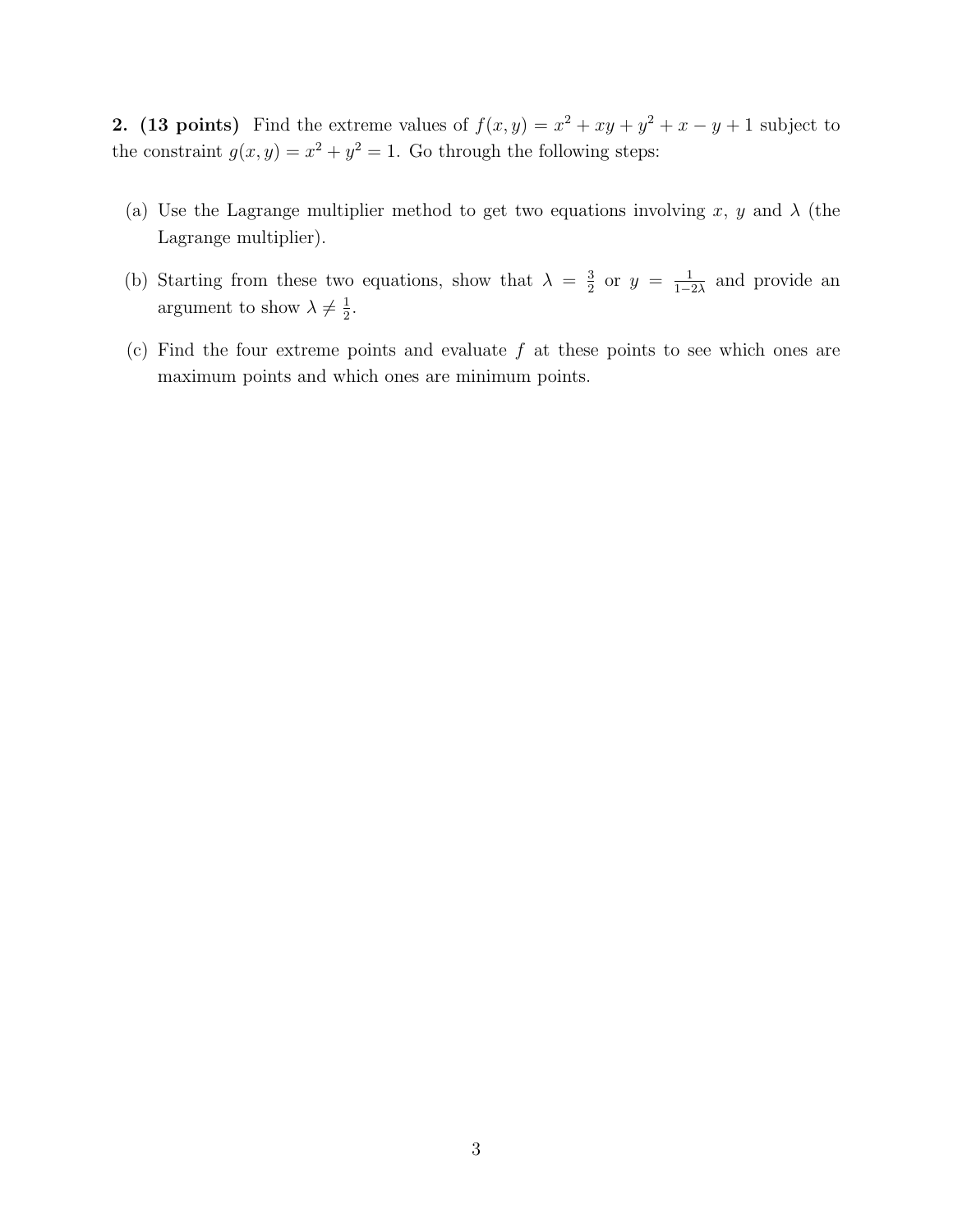3. (12 points) Consider the following integral:

$$
I = \int_1^3 \int_1^2 xye^{xy^2}dxdy
$$

Is it easier to solve this integral as written, or by changing the order of integration? Choose the easiest way and evaluate the integral.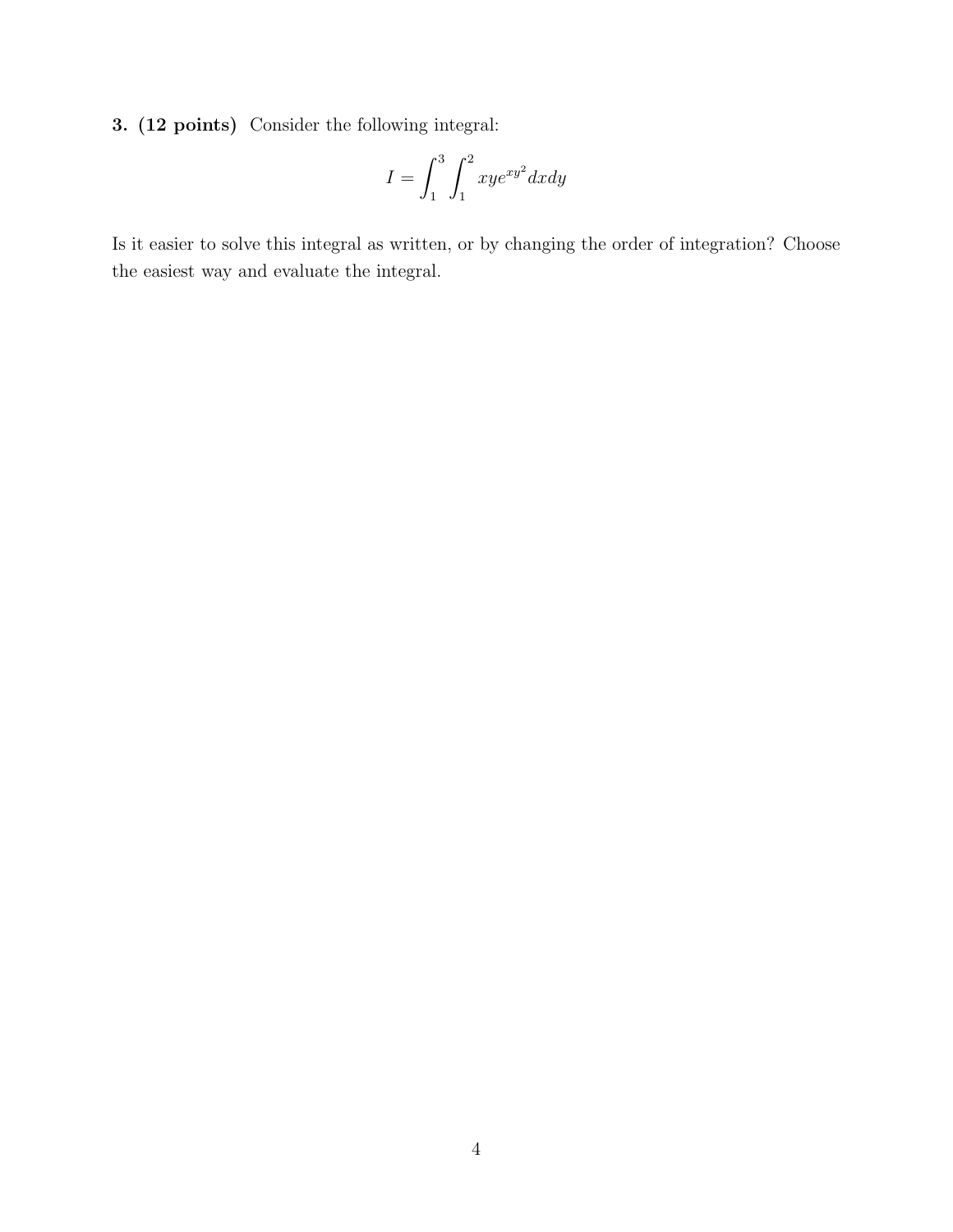4. (13 points) Using polar coordinates, calculate the integral

$$
\iint_D (x^2 + y^2) \ dx \ dy
$$

where the domain D is inside the half-circle  $x^2 + y^2 = 1$ ,  $x \ge 0$ , between the lines  $y =$ √ 3x,  $x =$ √ 3y. Go through the following steps:

- (a) Determine the bounds for r and  $\theta$  (it might be helpful to draw a sketch of the domain).
- (b) Solve the new double integral.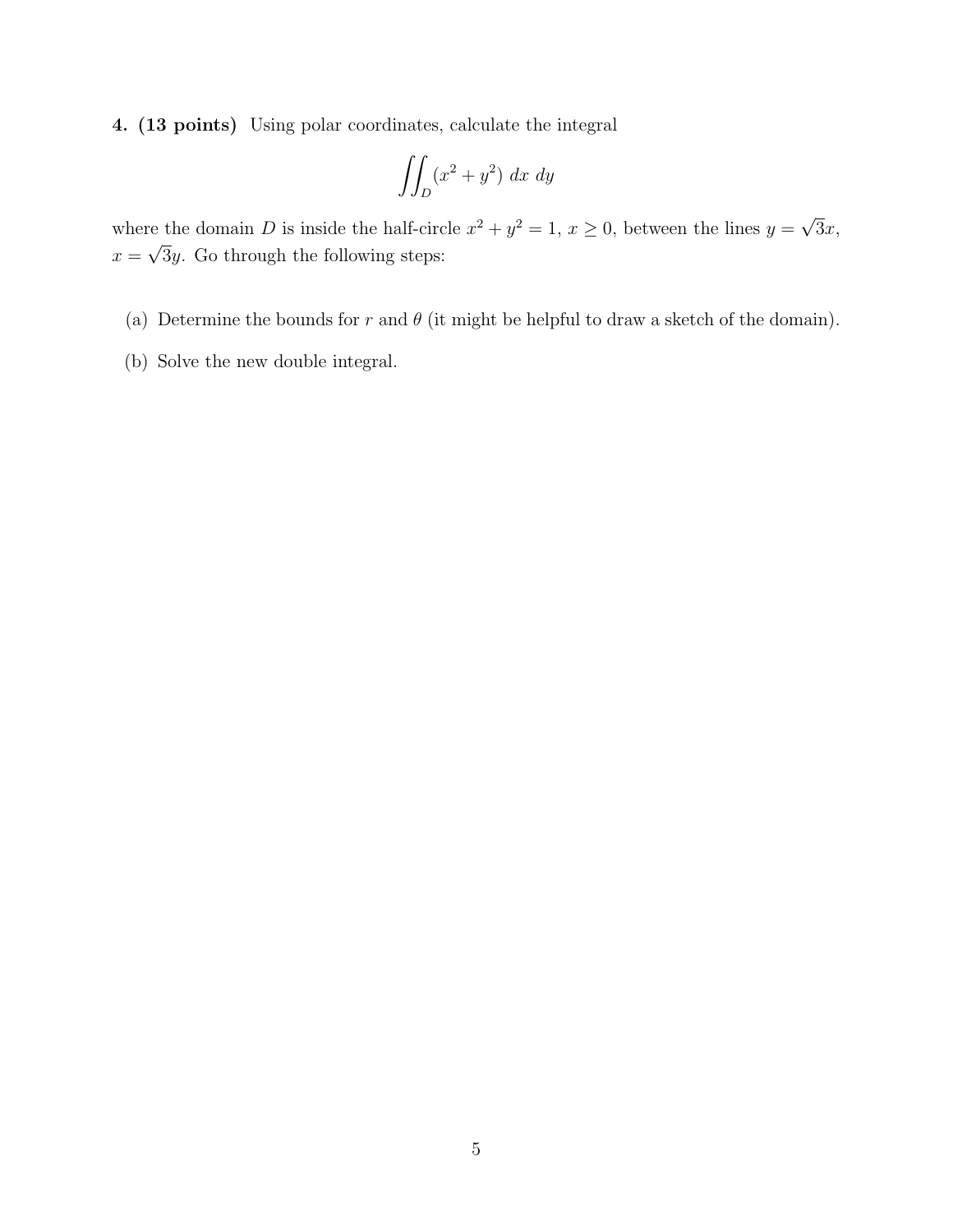#### 5. (13 points)

Find the center of mass of the region between the curve  $y = x^2$ , the x-axis, and the line  $y=1$ .

- (a) Assuming the density of region is 1, what is the mass of the region?
- (b) Find the center of mass  $\bar{x}$  in the x direction.
- (c) Find the center of mass  $\bar{y}$  in the y direction.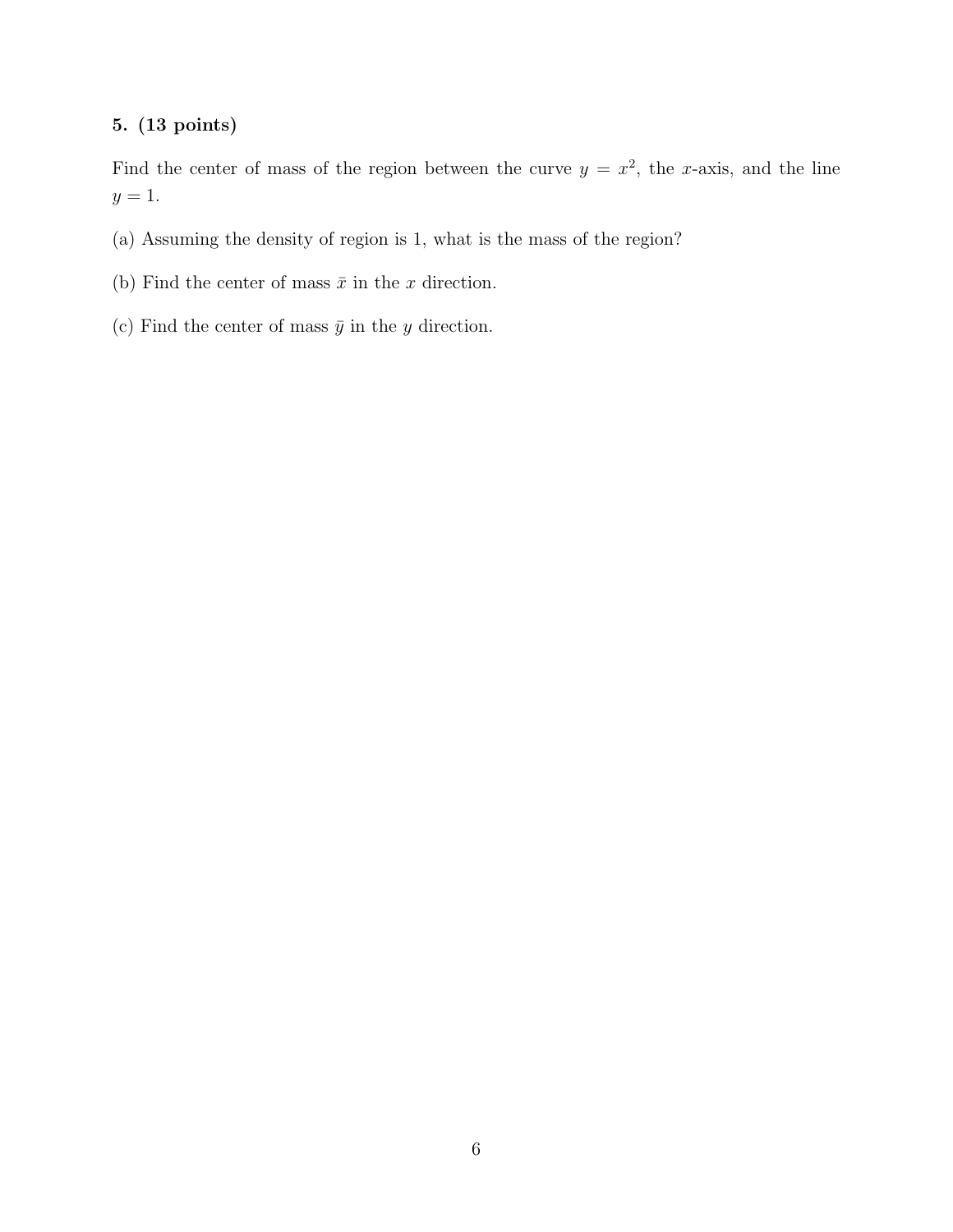### 6. (12 points)

Calculate the following triple integral:

$$
I = \iiint_E \frac{dx \, dy \, dz}{(1 + x + y + z)^3}
$$

where E is the domain bounded by the planes  $x = 0$ ,  $y = 0$ ,  $z = 0$  and  $x + y + z = 1$ .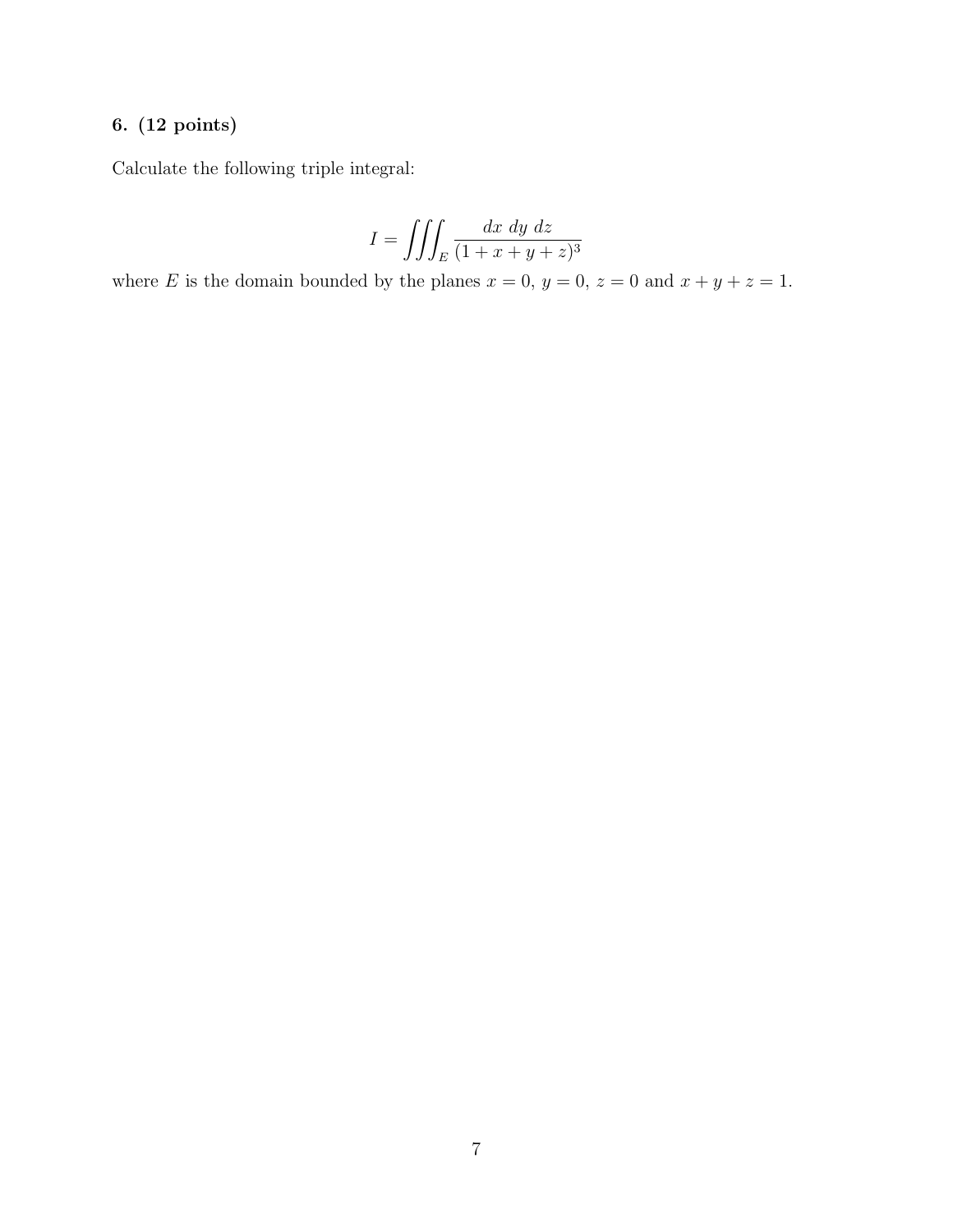#### 7. (12 points)

In this question we will set up an integral in cylindrical coordinates. DO NOT EVALU-ATE THE INTEGRAL.

The problem is to determine the volume of the region inside the sphere  $x^2 + y^2 + z^2 = 2$  and above the plane  $z = 1$ .

- (a) First find the value of  $r$  at the points of intersection of the sphere and the plane.
- (b) Find the upper and lower limits of integration for  $z$ , as a function of  $r$ .

(c) Set up the integral, but DO NOT EVALUATE IT.